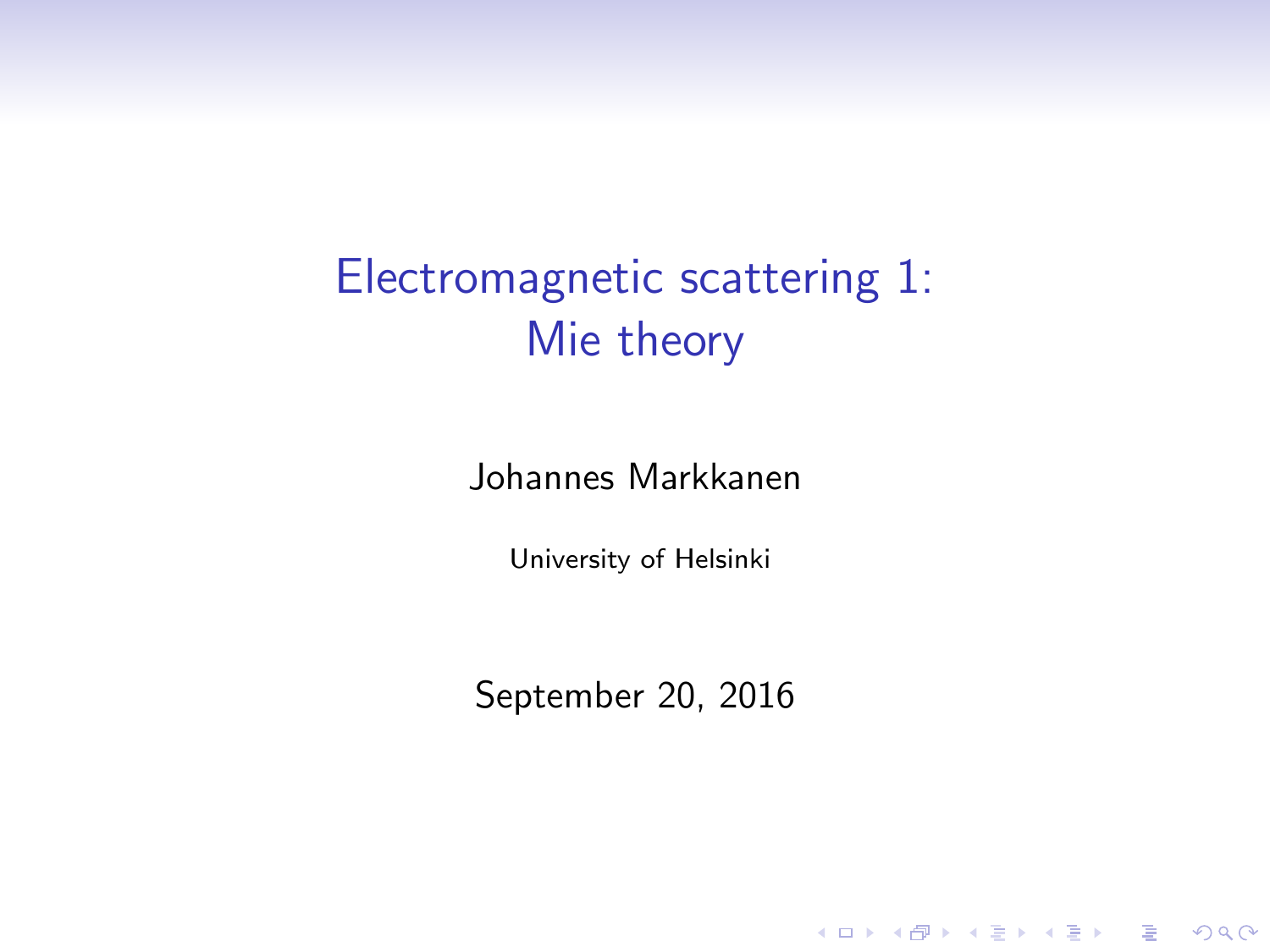## Wave equations

Maxwell's equations (homogeneous and isotropic)

$$
\nabla \times \mathbf{E} = i\omega\mu \mathbf{H}
$$
 (1)

$$
\nabla \times \mathbf{H} = -i\omega \epsilon \mathbf{E}
$$
 (2)

$$
\nabla \cdot \mathbf{E} = 0, \ \nabla \cdot \mathbf{H} = 0 \tag{3}
$$

Wave equations

$$
\nabla \times \nabla \times \mathbf{E} = \omega^2 \epsilon \mu \mathbf{E}
$$
 (4)

$$
\nabla \times \nabla \times \mathbf{H} = \omega^2 \epsilon \mu \mathbf{H}
$$
 (5)

Identity:

$$
\nabla \times \nabla \times \mathbf{A} = \nabla (\nabla \cdot \mathbf{A}) - \nabla^2 \mathbf{A}
$$
 (6)

Helmholtz equations:

$$
\nabla^2 \mathbf{E} + k^2 \mathbf{E} = 0 \tag{7}
$$

$$
\nabla^2 \mathbf{H} + k^2 \mathbf{H} = 0 \tag{8}
$$

**K ロ ▶ K 個 ▶ K 필 K K 필 K 및 필 시 이 이 이 이** 

where  $k = \omega \sqrt{\epsilon \mu}$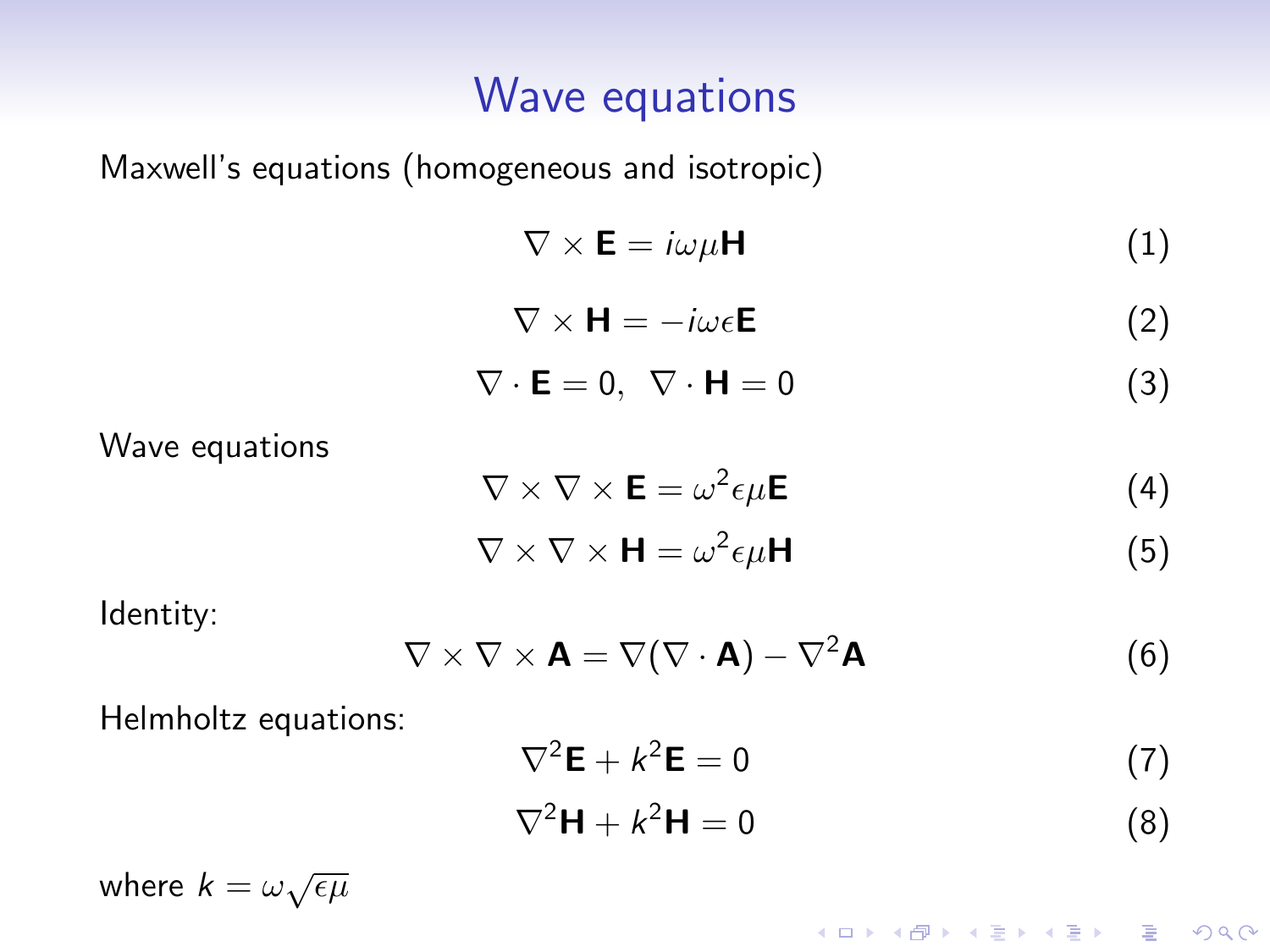#### Spherical vector wave functions

#### Spherical coordinate system  $(\theta, \phi, r)$

Let us introduce a vector function:

$$
\mathbf{M}(\theta,\phi,r)=\nabla\times(\mathbf{c}\varphi(\theta,\phi,r)),\qquad(9)
$$

where  $\varphi$  is a scalar function and **c** is a constant "pilot" vector Note that **M** is a solenoidal function, i.e.,  $\nabla \cdot \mathbf{M} = 0$ Applying  $\nabla^2 + k^2$  operator to **M** we obtain

$$
\nabla^2 \mathbf{M} + k^2 \mathbf{M} = \nabla \times [\mathbf{c}(\nabla^2 \varphi + k^2 \varphi)] \tag{10}
$$

Now, we can see that M satisfies the vector Helmholtz equation if staisfies the scalar Helmholtz

$$
\nabla^2 \varphi + k^2 \varphi = 0 \tag{11}
$$

**KORK ERKER ADE YOUR**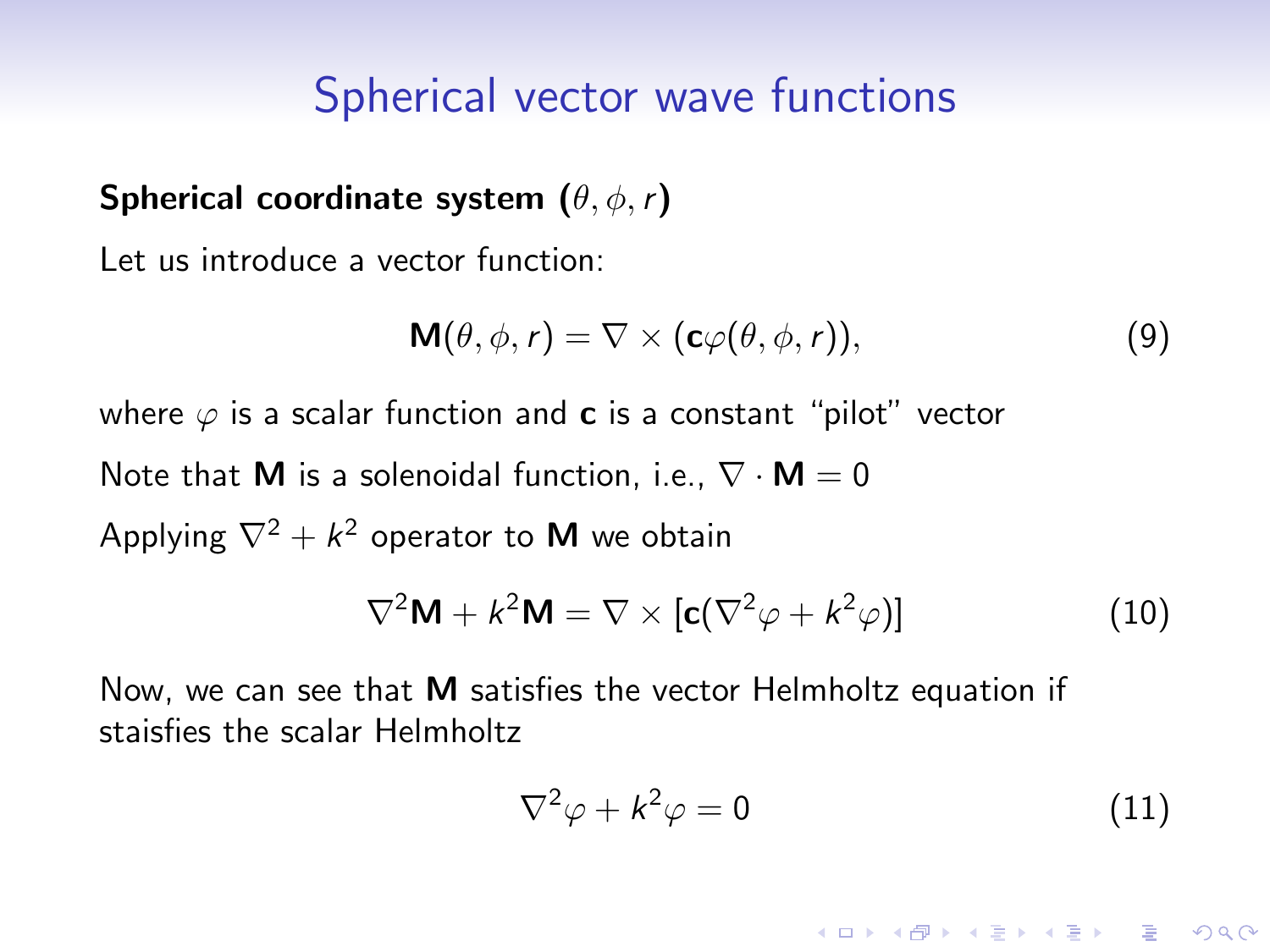#### Spherical vector wave functions

Another solenoidal function that satisfies the vector Helmholtz equation can be generated by taking a curl of  $M = \nabla \times (c\varphi)$ 

$$
\mathbf{N} = \frac{1}{k} \nabla \times \mathbf{M} \tag{12}
$$

We also note that

$$
\mathsf{M} = k \nabla \times \mathsf{N} \tag{13}
$$

The functions M and N are known as the vector spherical wave function (VSWF)

Third VSWF corresponds irrotational field (non-propagating component)

$$
\mathsf{L} = \nabla \varphi \tag{14}
$$

**KORK ERKER ADE YOUR** 

Next, we need to find  $\varphi$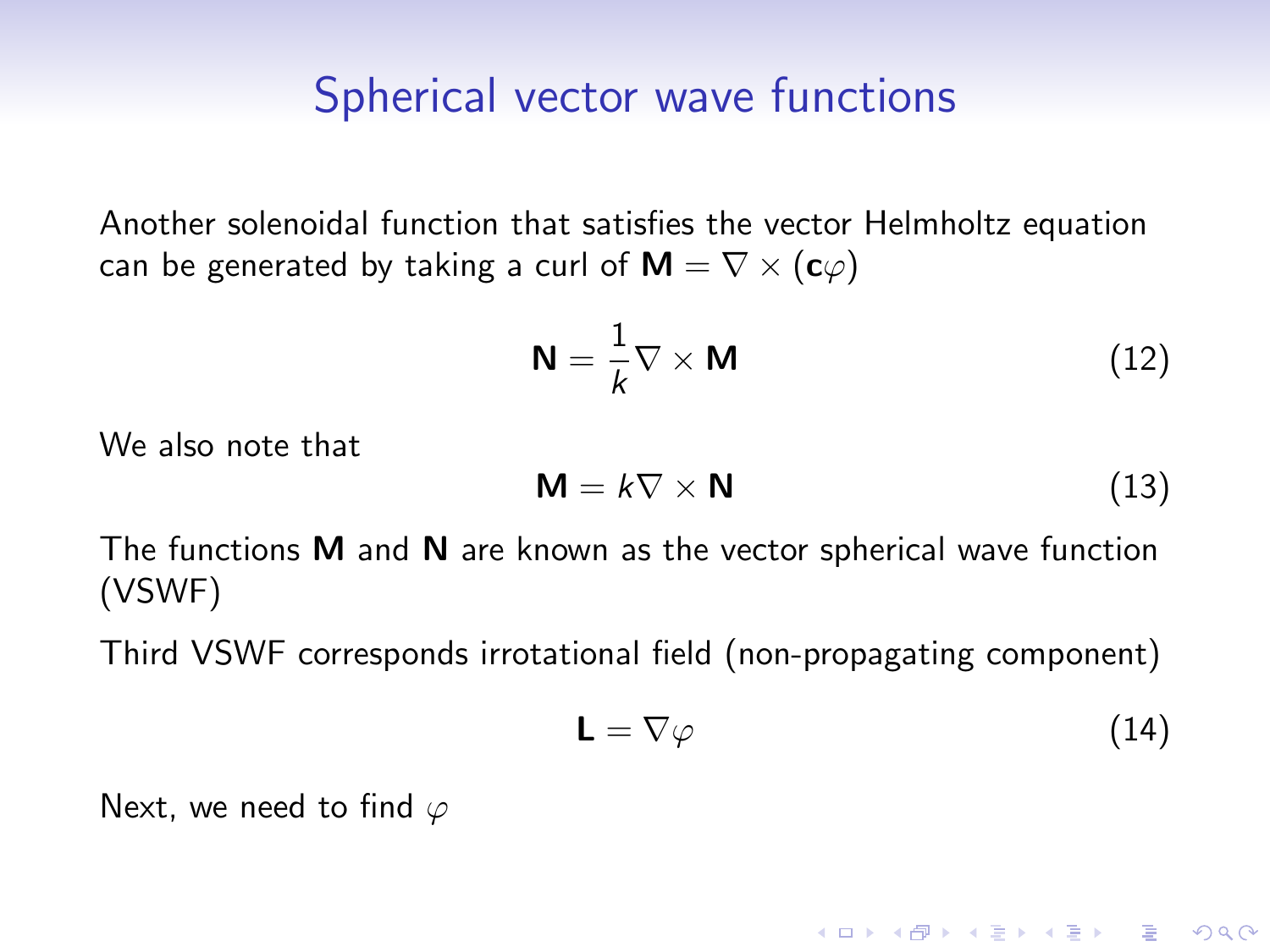#### Scalar solution

Let the scalar function  $\varphi$  be a solution of

$$
\nabla^2 \varphi + k^2 \varphi = 0 \tag{15}
$$

In the spherical coordinate system, the above equation reads as

$$
\frac{1}{r^2}\frac{\partial}{\partial r}\left(r^2\frac{\partial\varphi}{\partial r}\right) + \frac{1}{r^2\sin\theta}\frac{\partial}{\partial \theta}\left(\sin\theta\frac{\partial\varphi}{\partial \theta}\right) + \frac{1}{r^2\sin^2\theta}\frac{\partial^2\varphi}{\partial\phi^2} + k^2\varphi = 0 \tag{16}
$$

We seek a solution of the form

$$
\varphi(r,\theta,\phi) = R(r)\Theta(\theta)\Phi(\phi) \tag{17}
$$

<span id="page-4-1"></span><span id="page-4-0"></span>K ロ ▶ K @ ▶ K 할 > K 할 > 1 할 > 1 이익어

Separation of variables:  $p.d.e \rightarrow o.d.e$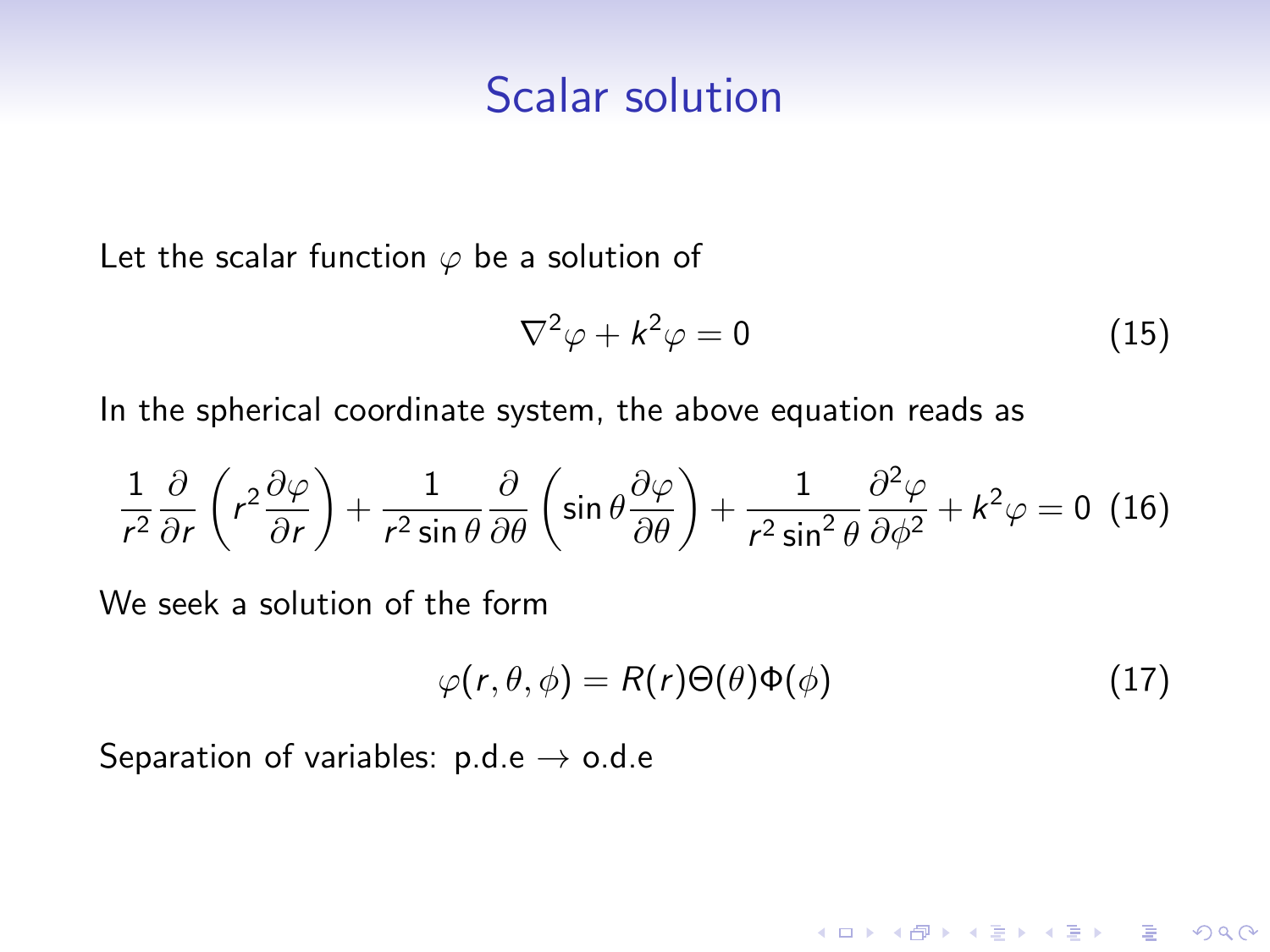## Scalar solution: angular part  $\Phi(\phi)$

Substituting [\(17\)](#page-4-0) into [\(16\)](#page-4-1) and expressing R and  $\Theta$  dependent terms with a separation constant  $m^2$ , we obtain

$$
\frac{d^2\Phi}{d\phi^2} + m^2\Phi = 0\tag{18}
$$

The solution reads as

<span id="page-5-0"></span>
$$
\Phi = e^{\pm im\phi} \tag{19}
$$

**KORK ERKER ADE YOUR** 

 $m$  is an integer since we require the solution to be periodic  $\Phi(\phi) = \Phi(\phi + 2\pi)$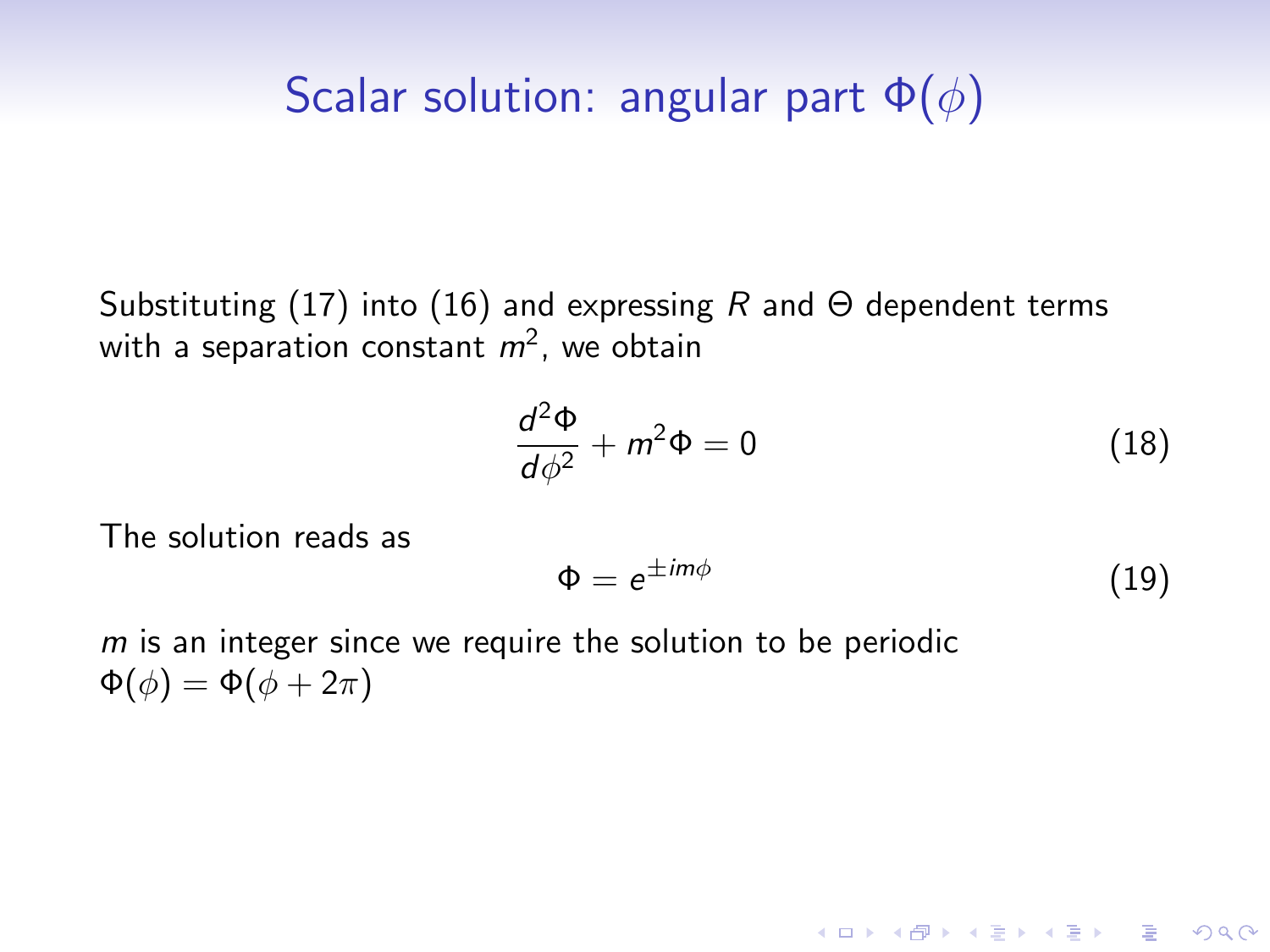### Scalar solution: angular part  $\Theta(\theta)$

Substituting [\(17\)](#page-4-0) and [\(19\)](#page-5-0) into [\(16\)](#page-4-1) and expressing R dependent term with a separation constant  $l(l + 1)$ , we obtain

$$
\frac{1}{\sin\theta}\frac{d}{d\theta}\left(\sin\theta\frac{d\Theta}{d\theta}\right) + \left[l(l+1) - \frac{m^2}{\sin^2\theta}\right]\Theta = 0 \tag{20}
$$

Solution: Associated Legendre functions of first kind

$$
\Theta = P_l^m(\eta) = \frac{(1 - \eta^2)^{m/2}}{2^l l!} \frac{d^{l+m}(\eta^2 - 1)^l}{d(\eta)^{l+m}}
$$
(21)

**KORK ERKER ADE YOUR** 

where  $\eta = \cos \theta$  (spherical coordinate)

 $l = 0, 1, 2, ..., L$  and  $m = -l, ..., l$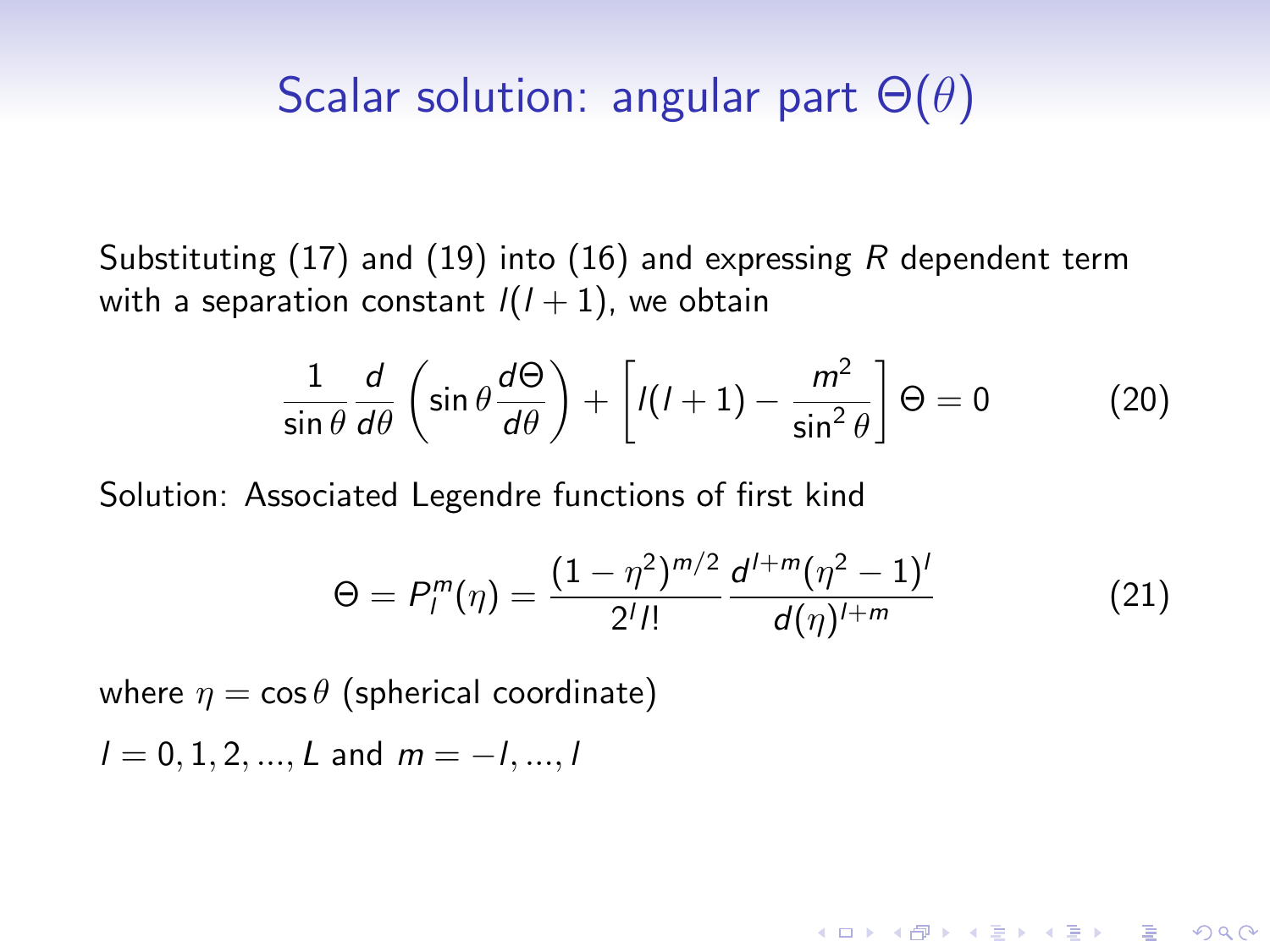# Scalar solution: angular part

Scalar spherical harmonic

$$
Y_l^m = c_l^m P_l^m(\cos\theta) e^{im\phi} \tag{22}
$$

where  $c_l^m$  is a normalization constant

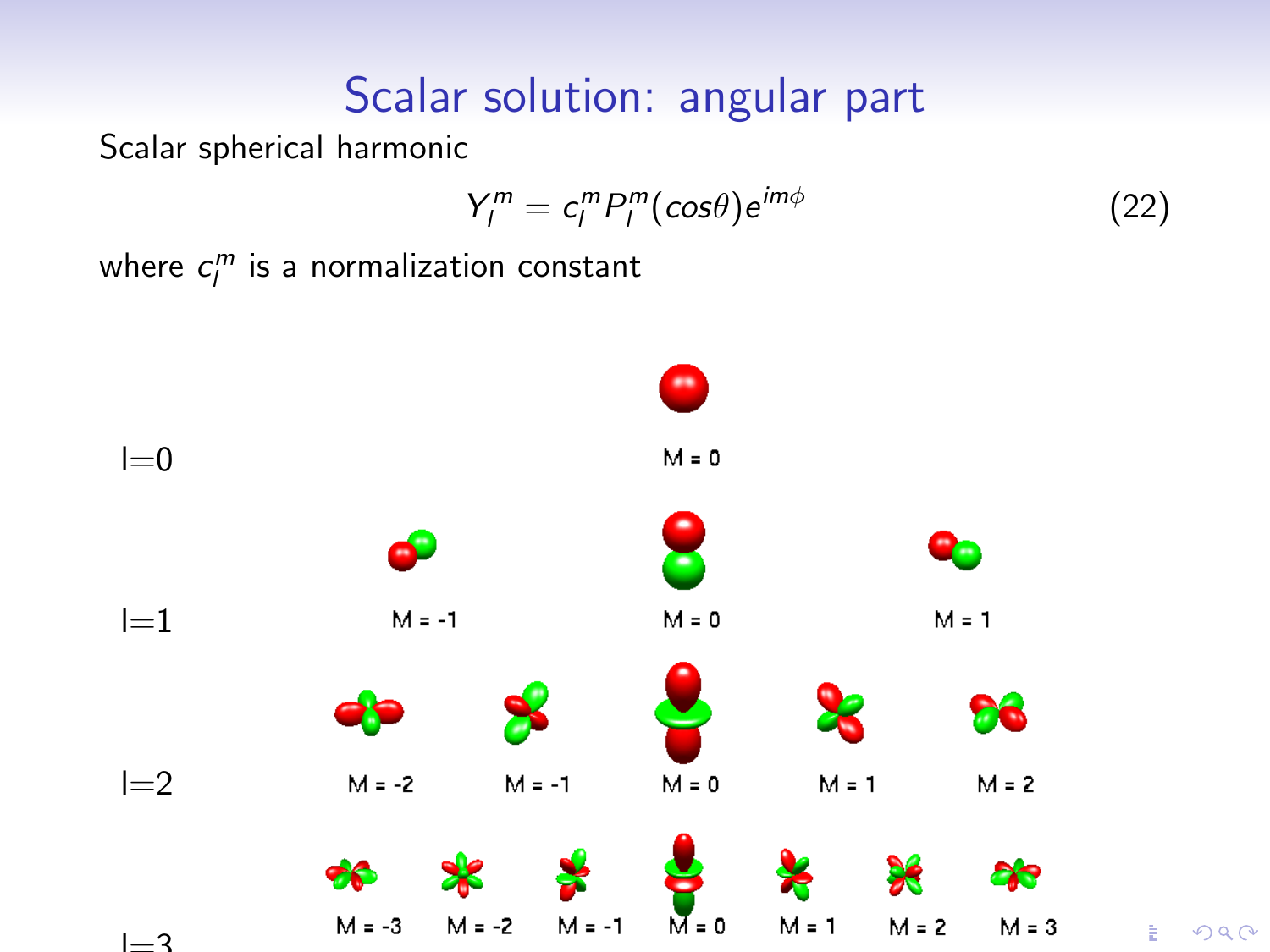#### Scalar solution: radial part

Case 3.  $\varphi = R(r)$ 

$$
r^{2} \frac{d^{2}R}{dr^{2}} + 2r \frac{dR}{dr} + (k^{2}r^{2} - l(l+1))R = 0
$$
 (23)

defining  $R(r)=Z(r)/\sqrt(kr)$  we get the Bessel equation of order $(l+1/2)$ 

$$
r^{2}\frac{d^{2}Z}{dr^{2}} + 2r\frac{dZ}{dr} + (k^{2}r^{2} - (l+1/2)^{2})Z = 0
$$
 (24)

Two solutions can be written as

$$
R = j_l(kr) = \sqrt{\frac{\pi}{2kr}} J_{l+\frac{1}{2}}(kr)
$$
 (25)

$$
R = h_l(kr) = \sqrt{\frac{\pi}{2kr}} H_{l + \frac{1}{2}}(kr)
$$
 (26)

**K ロ ▶ K 個 ▶ K 필 K K 필 K 및 필 시 이 이 이 이** 

where  $j_l(kr)$  the spherical Bessel function and  $h_l(kr)$  is the first order Hankel function.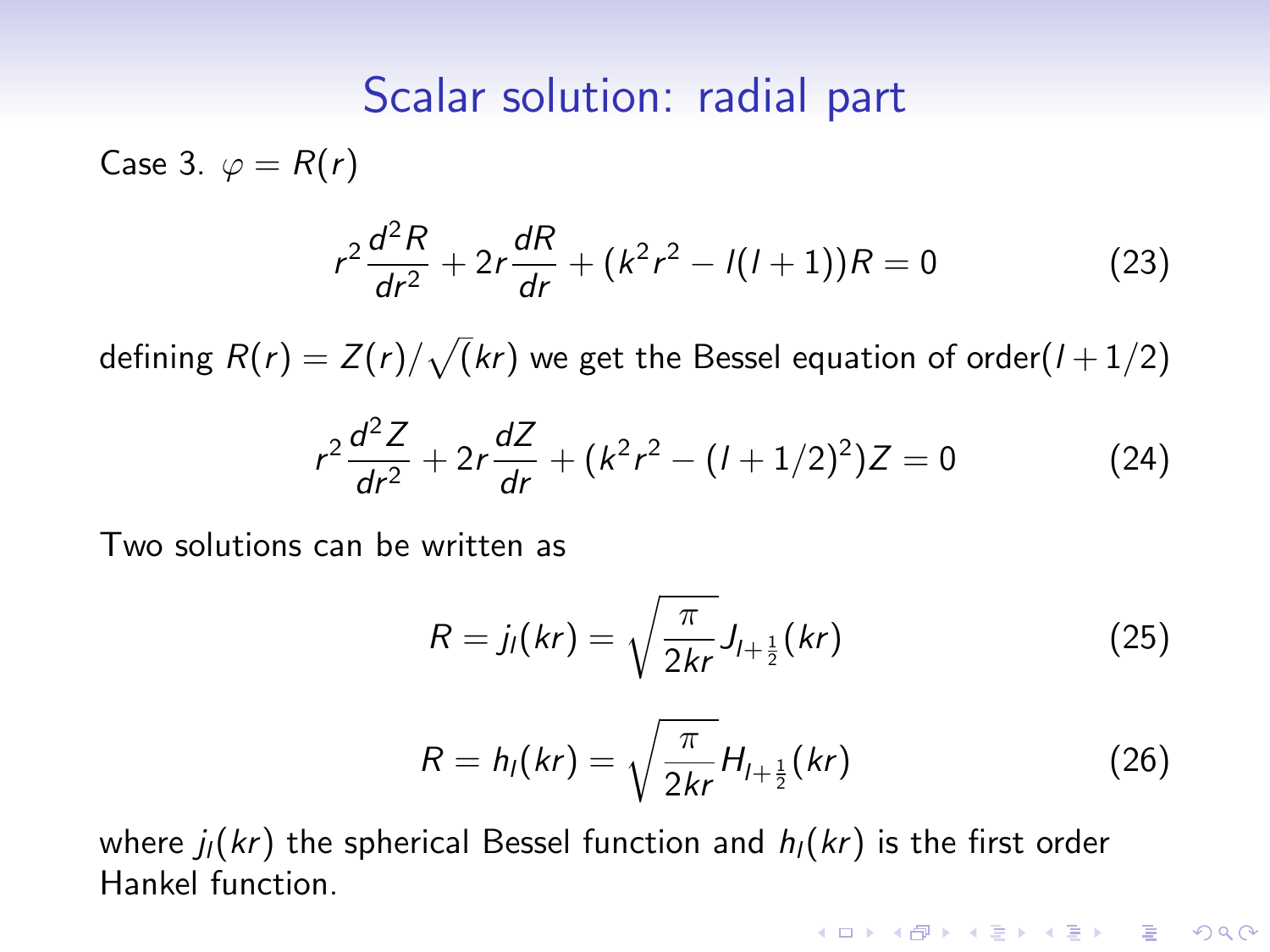## Full solution

Full solution for the scalar Helmholtz equation read as

$$
\varphi_{l,m}(r,\theta,\phi)=c_l^mY_l^m(\theta,\phi)z_l(kr) \qquad (27)
$$

where  $z_l(kr)$  is spherical Bessel  $(j_l(kr))$  or Hankel function  $(h_l(kr))$ 



$$
h_l = j_l + i y_l \tag{28}
$$

 $y_l$  is the spherical bessel of the second kind

K ロンス 御 > ス 할 > ス 할 > 이 할  $QQ$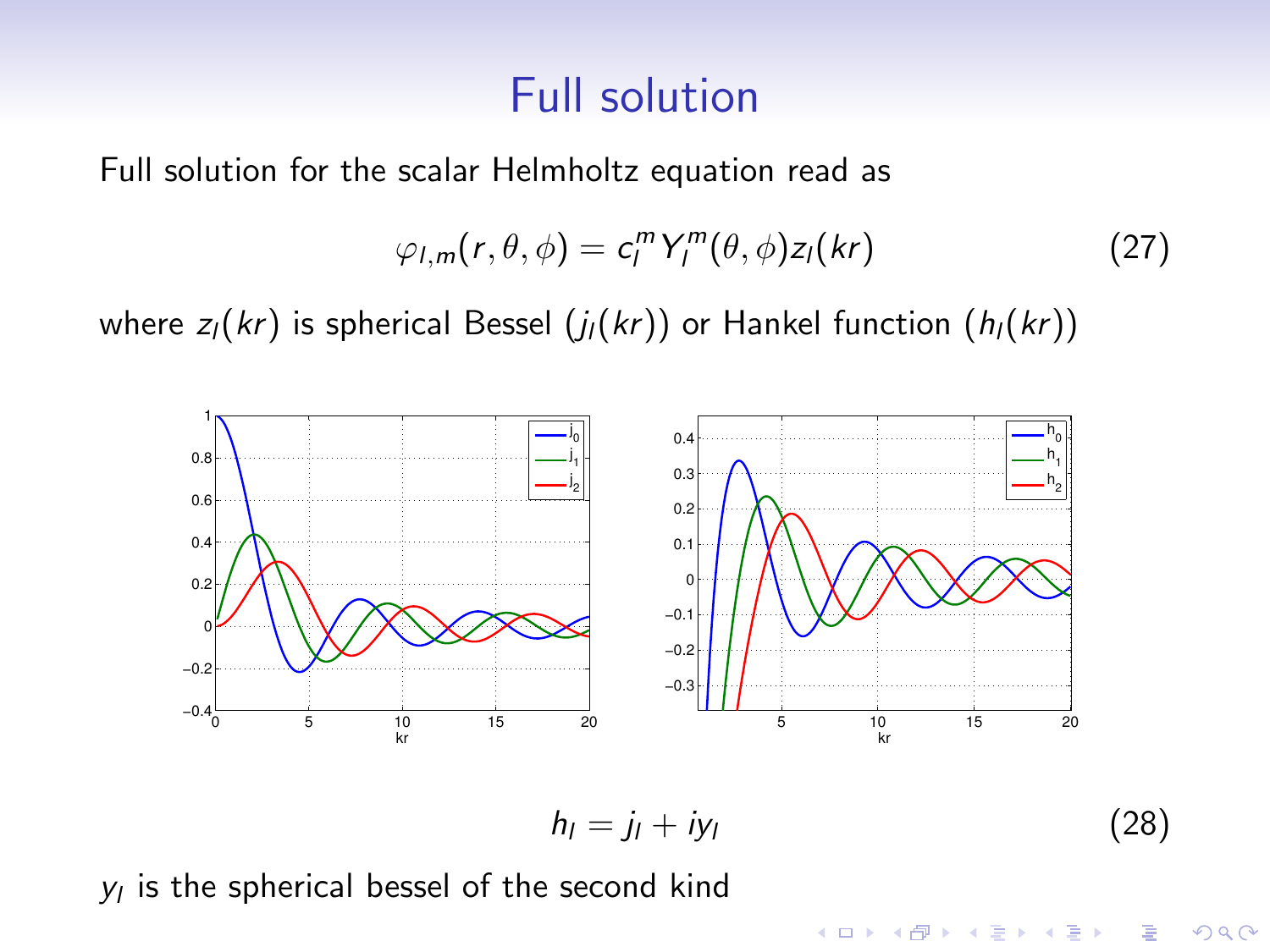#### Vector solution

Three independent vector solutions  $(\nabla^2 \mathbf{E} + k_m^2 \mathbf{E} = 0)$ :

$$
\mathsf{L}_{l,m} = \nabla \varphi_{l,m} \tag{29}
$$

$$
\mathbf{M}_{l,m} = \nabla \times \mathbf{r}\varphi_{l,m} \tag{30}
$$

$$
\mathbf{N}_{l,m} = \frac{1}{k_m} \nabla \times \mathbf{M}_{l,m}
$$
 (31)

**K ロ ▶ K 個 ▶ K 필 K K 필 K 및 필 시 이 이 이 이** 

 $M_{l,m}$  and  $N_{l,m}$  are solenoidal vector fields and are curl of each other

 $\mathsf{L}_{m,l}$  is purely irrotational and represents longitudinal wave (can be omitted)

 $M_{l,m}$  and  $N_{l,m}$  are called as vector spherical harmonics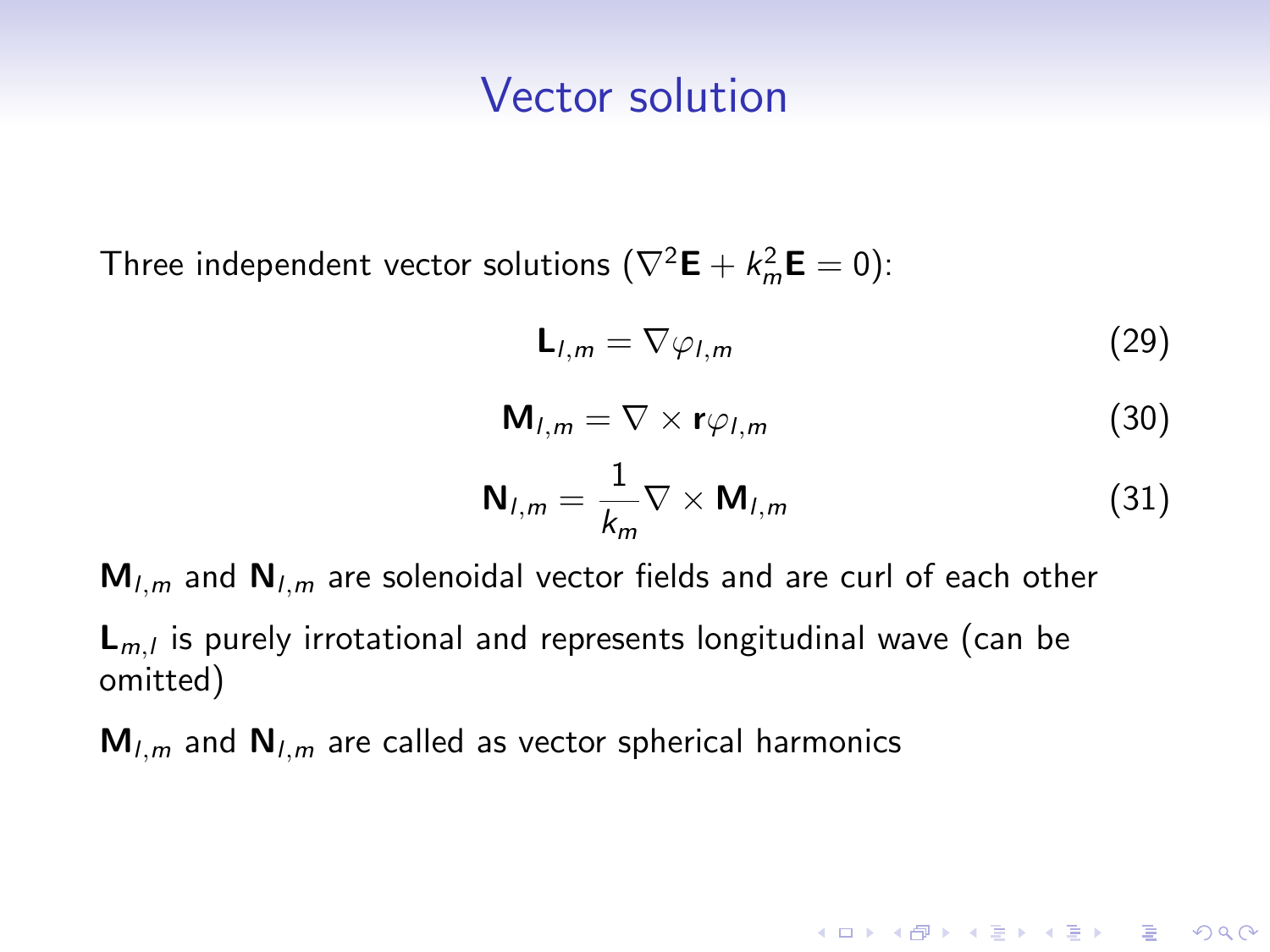### Solution for the wave equation in spherical coordinates

Find functions in spherical coordinates that satisfy the wave equation construction and forms a complete set, i.e.,

$$
\nabla \times \nabla \times \mathbf{u}_n = k^2 \mathbf{u}_n,
$$

and

$$
\nabla\cdot\mathbf{u}_n=0,
$$

Due to a completeness of VSWFs, the electric field can be expressed as

$$
\mathbf{E} = \sum_{n=1}^{\infty} \sum_{m=-n}^{n} (a_{nm} \mathbf{M}_{nm} + b_{nm} \mathbf{N}_{nm})
$$

 $a_{nm}$  and  $b_{nm}$  are the expansion coefficients Truncation:

$$
\mathbf{E} \approx \sum_{n=1}^{p} \sum_{m=-n}^{n} (a_{nm} \mathbf{M}_{nm} + b_{nm} \mathbf{N}_{nm})
$$

4 D > 4 P + 4 B + 4 B + B + 9 Q O

Typically  $p = 2 + kr + 4(kr)^{1/3}$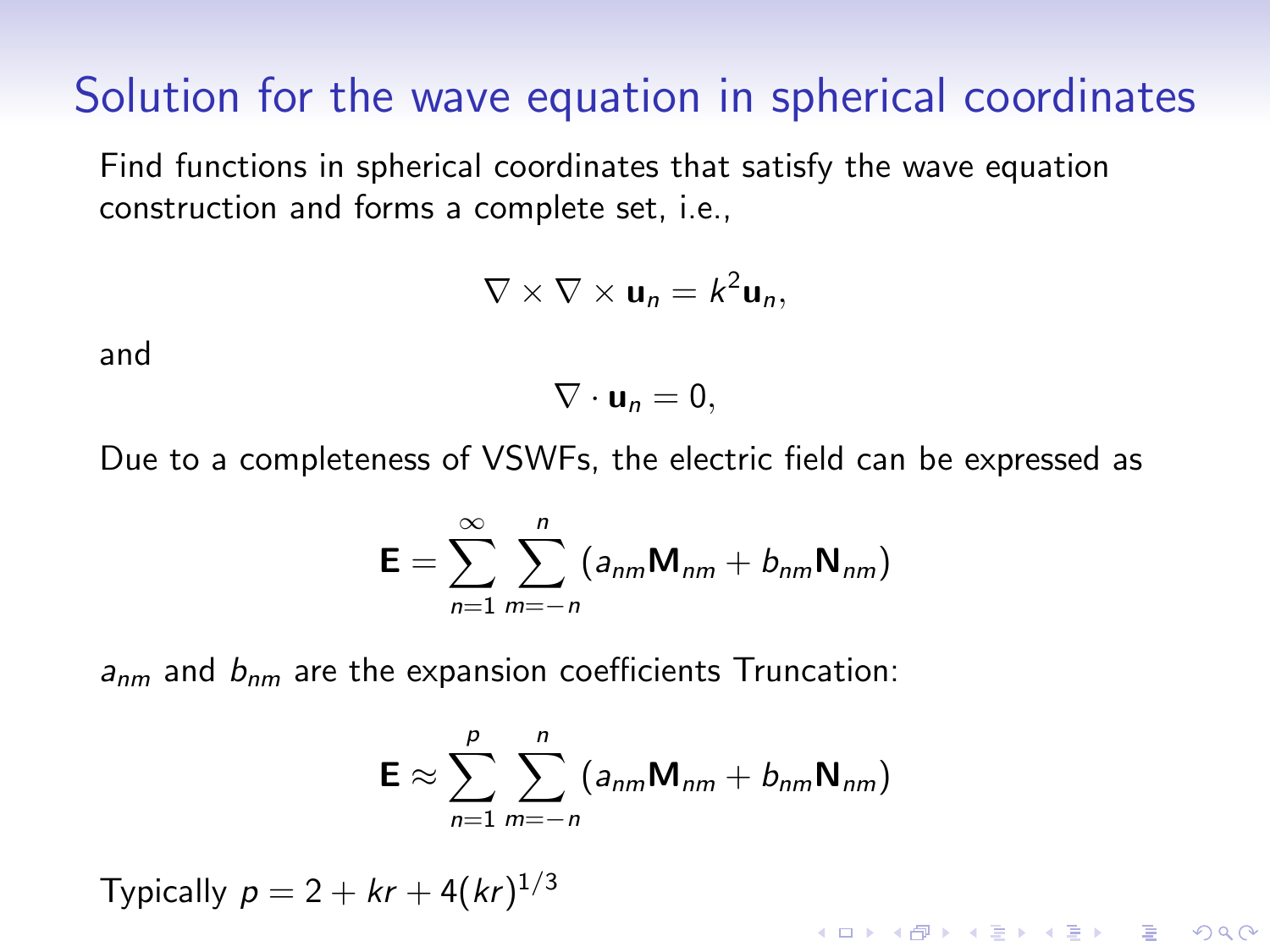#### Solution for the wave equation in spherical coordinates Scalar spherical harmonics

$$
Y_{nm}(\theta,\phi)=P_n^{|m|}(\cos\theta)e^{im\phi}
$$

 $P_n^{\left|m\right|}$  is associated Legendre functions Vector spherical harmonics

$$
\mathbf{P}_{nm}(\theta,\phi) = Y_{nm}(\theta,\phi)\hat{\mathbf{u}}_r
$$
  
\n
$$
\mathbf{B}_{nm}(\theta,\phi) = \frac{r}{\sqrt{n(n+1)}}\nabla Y_{nm}(\theta,\phi)
$$
  
\n
$$
\mathbf{C}_{nm}(\theta,\phi) = -\hat{\mathbf{u}}_r \times \mathbf{B}_{nm}(\theta,\phi)
$$

Vector spherical wave functions:

$$
\mathbf{M}_{nm}(r,\theta,\phi) = c_{nm}\mathbf{C}_{nm}(\theta,\phi)z_n(kr)
$$
  

$$
\mathbf{N}_{nm}(r,\theta,\phi) = c_{nm}\frac{\sqrt{n(n+1)}}{kr}\mathbf{P}_{nm}(\theta,\phi)z_n(kr)
$$

$$
+c_{nm}(\frac{n+1}{kr}z_n(kr)-z_{n+1}(kr))\mathbf{B}_{nm}(\theta,\phi)
$$

<span id="page-12-0"></span> $z_n$  are spherical bessel or hankel functions, and  $c_{nm}$  are normalization coefficients**KORK ERKER ADE YOUR**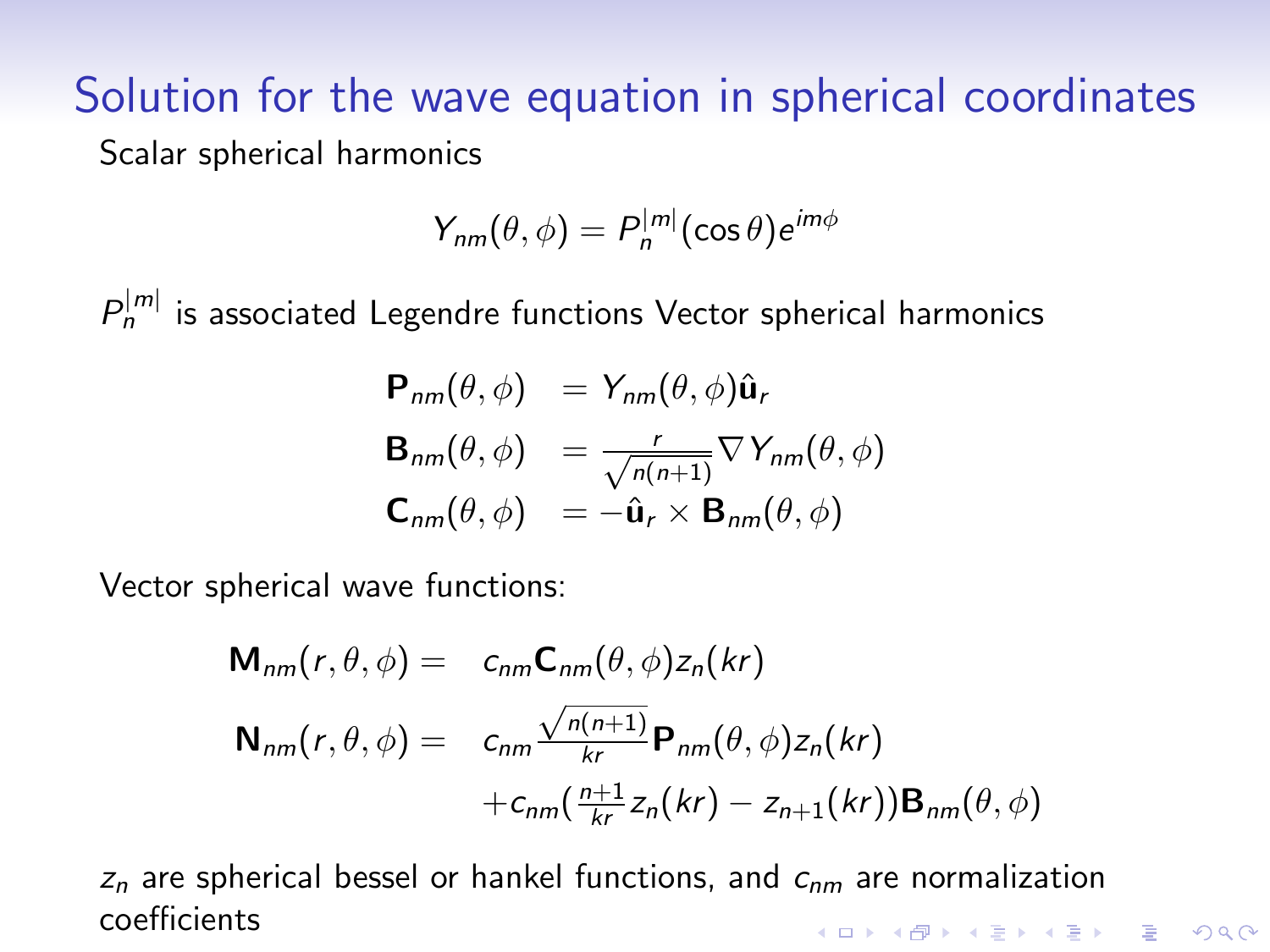## Scattering by a sphere

Incident field:  ${\sf E}^{\sf inc} \approx \sum^L \sum^L$  $l=1$   $m=-l$  $a_{l,m}^{inc}$ M<sub>l,m</sub>+ $b_{l,m}^{inc}$ N<sub>l,m</sub> (32) Scattered field:  $\mathsf{E}^{sca} \approx \sum^L$  $l=1$  $\sum'$  $m=-l$  $a_{l,m}^{sca}$ M<sub>l,m</sub>+ $b_{l,m}^{sca}$ N<sub>l,m</sub> (33) Einc Esca Ein

Field inside the sphere:

$$
\mathbf{E}^{in} \approx \sum_{l=1}^{L} \sum_{m=-l}^{l} a_{l,m}^{in} \mathbf{M}_{l,m} + b_{l,m}^{in} \mathbf{N}_{l,m}
$$
\n(34)  
\nEnforce boundary conditions  $\mathbf{n} \times (\mathbf{E}^{sca} + \mathbf{E}^{inc}) = \mathbf{n} \times \mathbf{E}^{in}$ 

$$
a_{l,m}^{sca} = a_{l,m} * a_{l,m}^{inc}, \quad b_{l,m}^{sca} = b_{l,m} * b_{l,m}^{inc}
$$
 (35)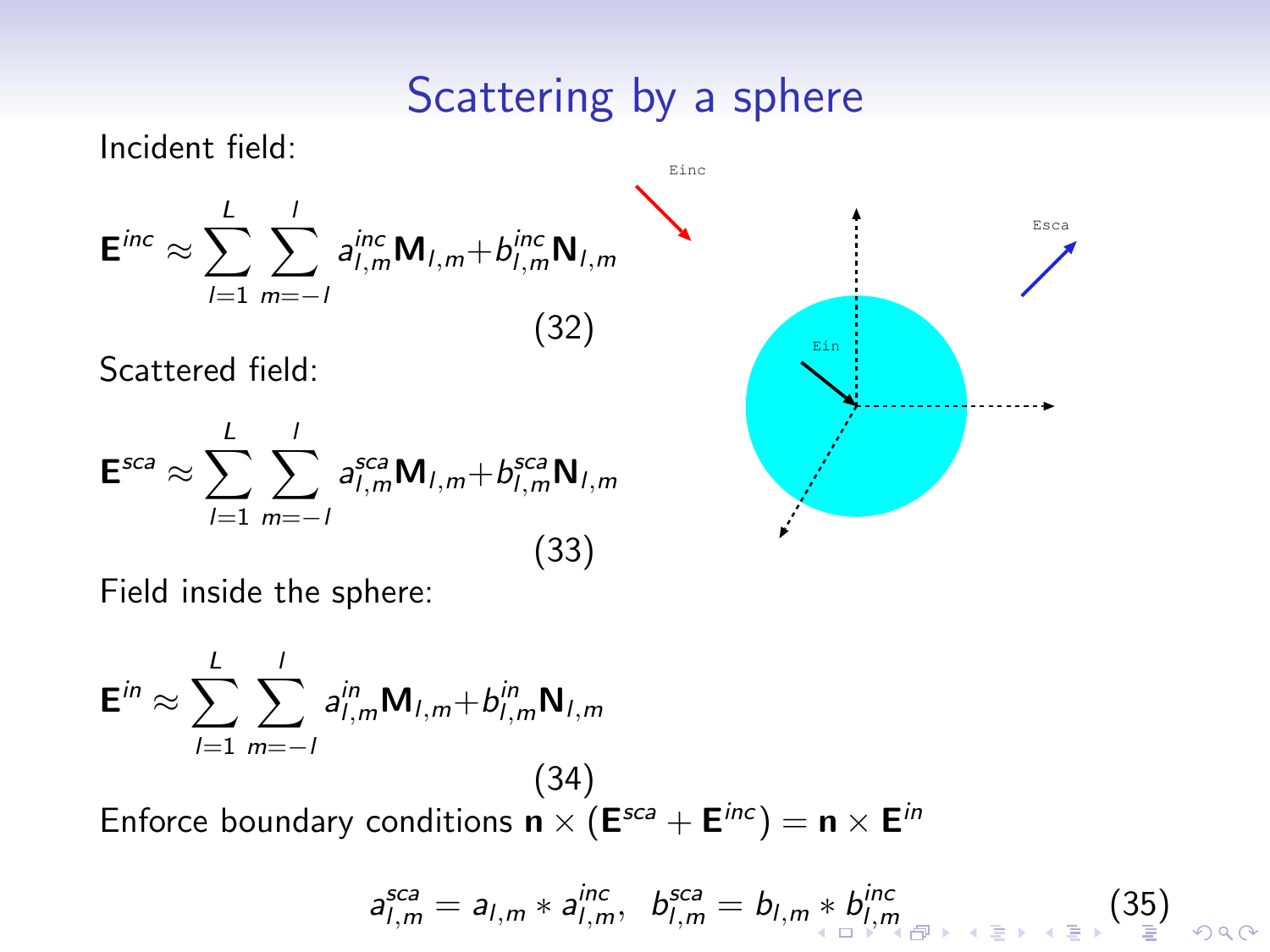#### Expansion of fields

Expansion coefficients for a particular incident wave

$$
A_{l,m} = \int_{\Omega} \mathbf{M}_{l,m}^* \mathbf{E}^{inc} \, d\Omega \tag{36}
$$

$$
B_{l,m} = \int_{\Omega} \mathbf{N}_{l,m}^* \mathbf{E}^{inc} \, d\Omega \tag{37}
$$

where  $\Omega = 4\pi r^2$ These can be written as

$$
A_{l,m} = -i^{l+1} \frac{2l+1}{l(l+1)} \frac{(l-m)!}{(l+m)!} \Pi_{l,m} E_0
$$
 (38)

$$
B_{l,m} = -i^{l+2} N_m \frac{2l+1}{l(l+1)} \frac{(l-m)!}{(l+m)!} T_{l,m} E_0
$$
 (39)

K ロ ▶ K @ ▶ K 할 ▶ K 할 ▶ | 할 | © 9 Q @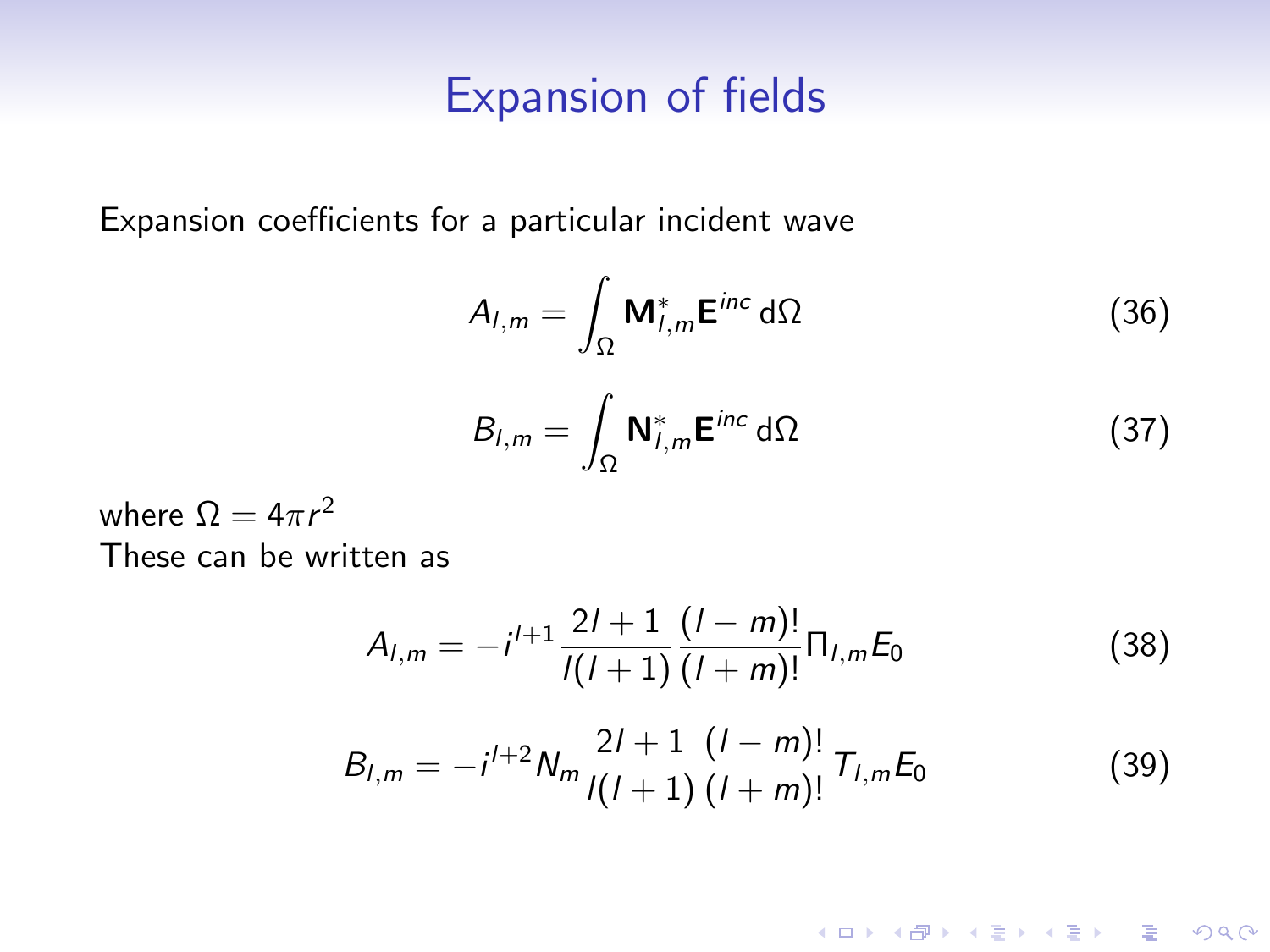### Expansion of incident fields

Expansion coefficients for a plane-wave  $\theta = 0$ All terms vanish except when  $m = 1$ 

$$
\Pi_{l,1}=1\tag{40}
$$

and

$$
T_{l,1} = \frac{1}{2}l(l+1) \tag{41}
$$

The coefficients are

$$
A_{l,1} = i^{l-1} E_0 \frac{2l+1}{l(l+1)}
$$
 (42)

$$
B_{l,1}=iA_{l,1}\tag{43}
$$

**K ロ ▶ K 個 ▶ K 필 K K 필 K 및 필 시 이 이 이 이**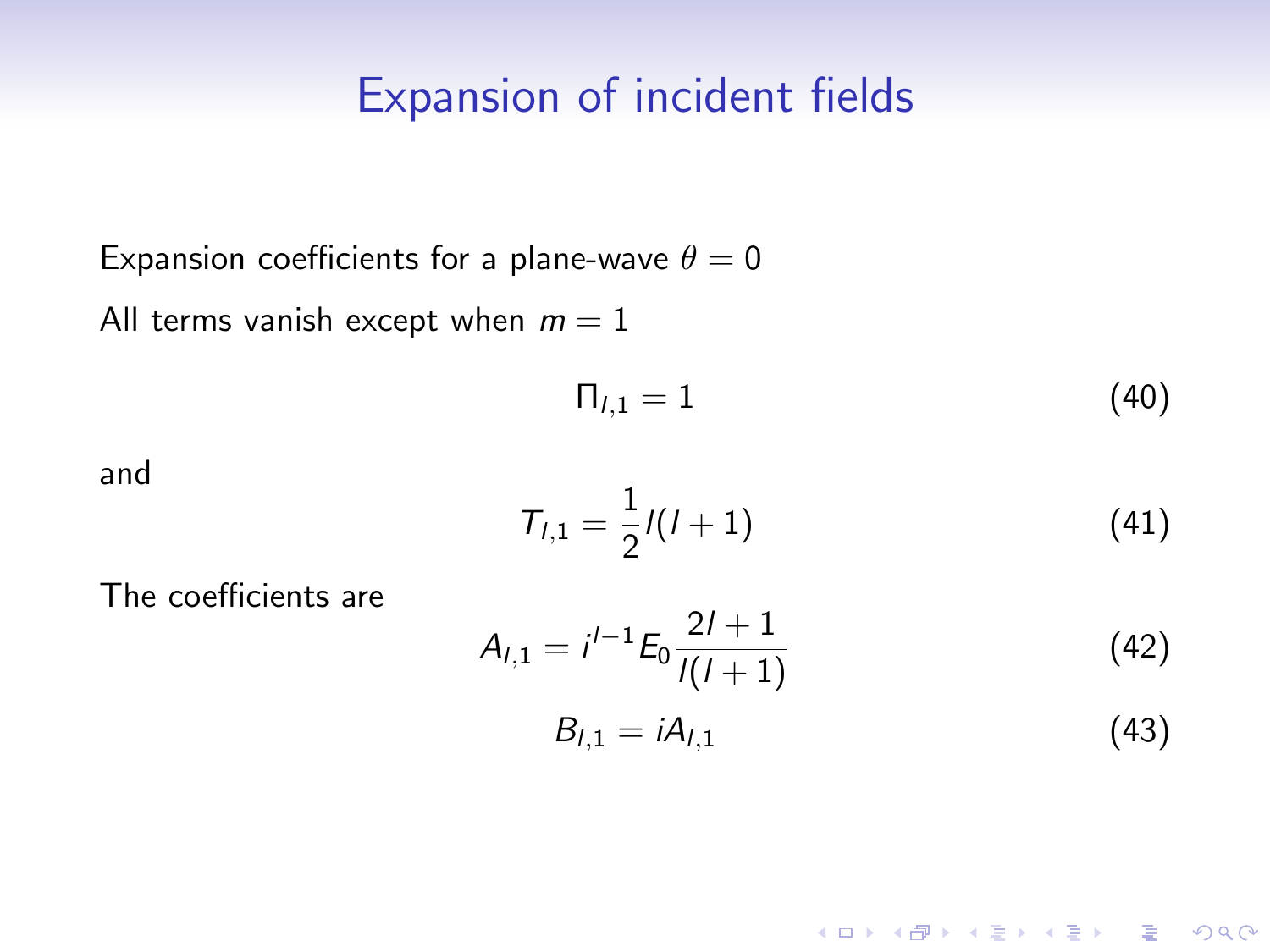#### Determination of coefficients

Applying interface conditions to the vector spherical harmonics

$$
j_{l}(N\chi)c_{l} + h_{l}(\chi)b_{l} = j_{l}(\chi)
$$
  
\n
$$
[N\chi j_{l}(N\chi)]' c_{l} + [\chi h_{l}(\chi)]' b_{l} = [\chi j_{l}(\chi)]'
$$
  
\n
$$
N j_{l}(N\chi)d_{l} + h_{l}(\chi)a_{l} = j_{l}(\chi)
$$
  
\n
$$
[N\chi j_{l}(N\chi)]' d_{l} + [\chi h_{l}(\chi)]' a_{l} = [\chi j_{l}(\chi)]'
$$
\n(44)

evaluated at  $r = a$ . Now we can solve coefficients for the scattered fields

$$
a_{l} = \frac{N^{2}j_{l}(N\chi)\left[\chi j_{l}(\chi)\right]'-j_{l}(\chi)\left[N\chi j_{l}(N\chi)\right]'}{N^{2}j_{l}(N\chi)\left[\chi h_{l}(\chi)\right]'-h_{l}(\chi)\left[N\chi j_{l}(N\chi)\right]'}b_{l} = \frac{j_{l}(N\chi)\left[\chi j_{l}(\chi)\right]'-j_{l}(\chi)\left[N\chi j_{l}(N\chi)\right]'}{j_{l}(N\chi)\left[\chi h_{l}(\chi)\right]'-h_{l}(\chi)\left[N\chi j_{l}(N\chi)\right]'}\tag{45}
$$

K ロ ▶ K @ ▶ K 할 ▶ K 할 ▶ | 할 | © 9 Q @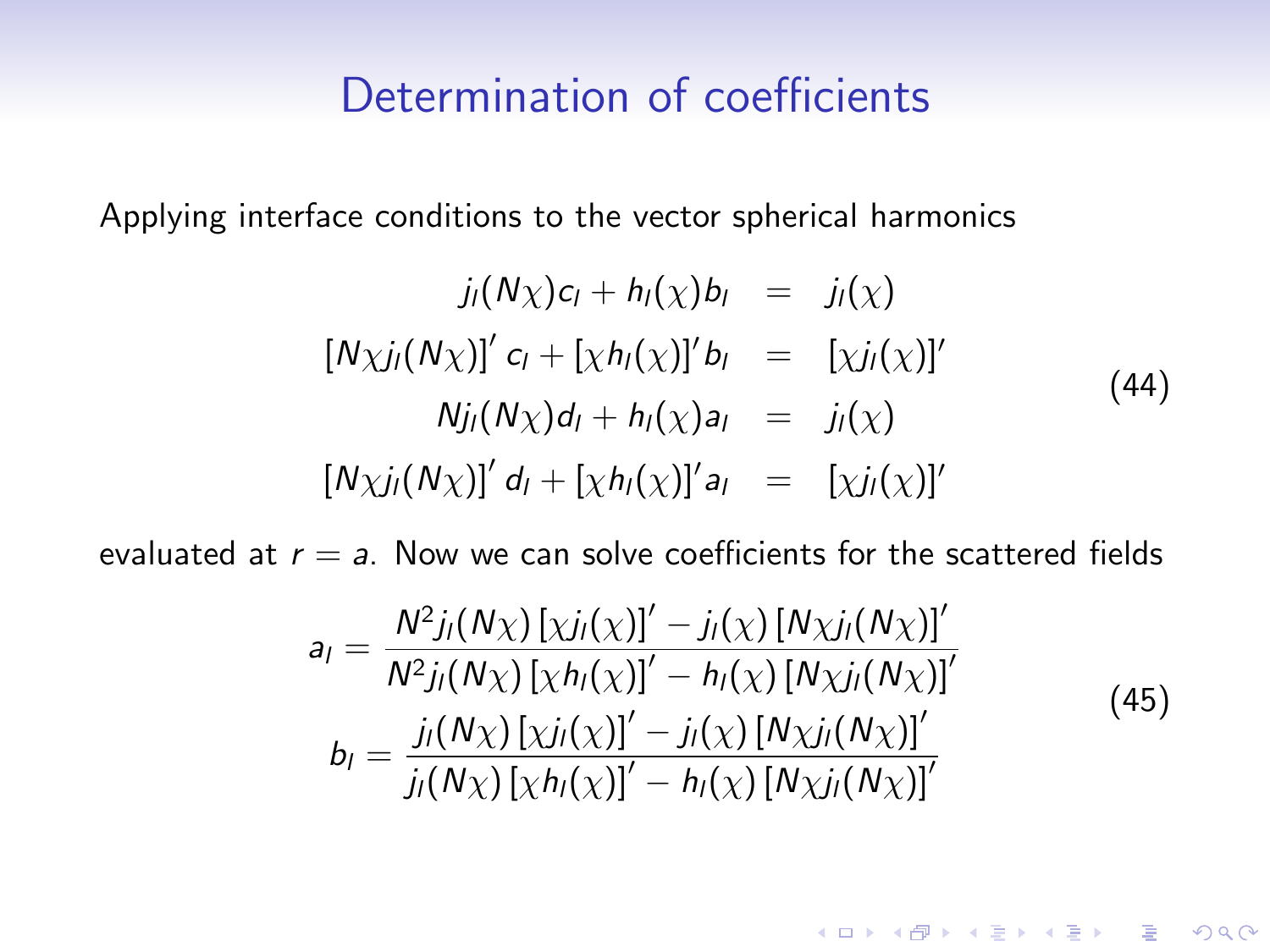## Determination of coefficients

and for the internal fields

$$
c_{l} = \frac{j_{l}(\chi) [\chi h_{l}(\chi)]' - h_{l}(\chi) [\chi j_{l}(\chi)]'}{j_{l}(\mathsf{N}\chi) [\chi h_{l}(\chi)]' - h_{l}(\chi) [\mathsf{N}\chi j_{l}(\mathsf{N}\chi)]'}
$$
\n
$$
d_{l} = \frac{N j_{l}(\chi) [\chi h_{l}(\chi)]' - N h_{l}(\chi) [\chi j_{l}(\chi)]'}{N^{2} j_{l}(\mathsf{N}\chi) [\chi h_{l}(\chi)]' - h_{l}(\chi) [\mathsf{N}\chi j_{l}(\mathsf{N}\chi)]'}
$$
\n(46)

where  $\chi$  is the size parameter

$$
\chi = \frac{2\pi r_{sph}}{\lambda} \tag{47}
$$

K ロ ▶ K @ ▶ K 할 ▶ K 할 ▶ | 할 | © 9 Q @

and N is the refractive index Derivates:

$$
j_l(x)' = j_{l-1}(x) - \frac{l+1}{x}j_l(x) \tag{48}
$$

$$
h_l(x)' = \frac{1}{2} [h_{l-1}(x) - \frac{h_l(x) + xh_{l+1}}{x}]
$$
\n(49)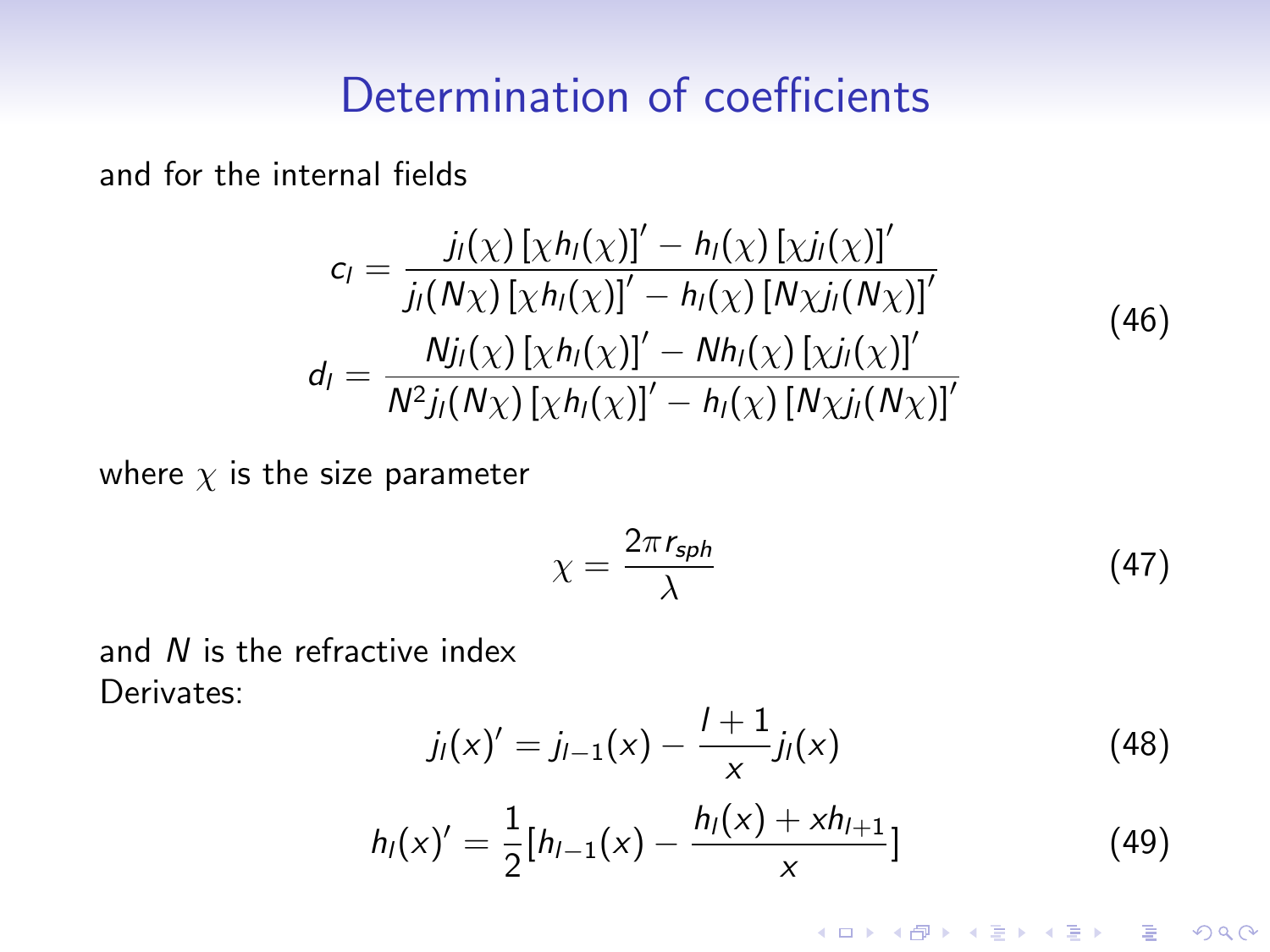## Scattering coefficient

Complex Poynting vector

$$
\mathbf{S} = \frac{1}{2} \mathbf{E} \times \mathbf{H}^* \tag{50}
$$

where **H**<sup>∗</sup> denotes complex conjugate of **H** Scattered energy

$$
W_{sca} = \frac{1}{2} Re \int_{S} \hat{\mathbf{n}} \cdot \mathbf{E}_{sca} \times \mathbf{H}_{sca}^{*} dS,
$$
 (51)

where  $S$  is a closed surface enclosing the particle

Scattering cross section:

$$
C_{sca} = \frac{W_{sca}}{I_{inc}}\tag{52}
$$

 $I_{inc}$  denotes the intensity of the incident field

For a plane wave incident, it can be shown that

$$
C_{sca} = \frac{2\pi}{k^2} \sum_{l=1}^{\infty} (2l+1)(|a_l|^2 + |b_l|^2)
$$
(53)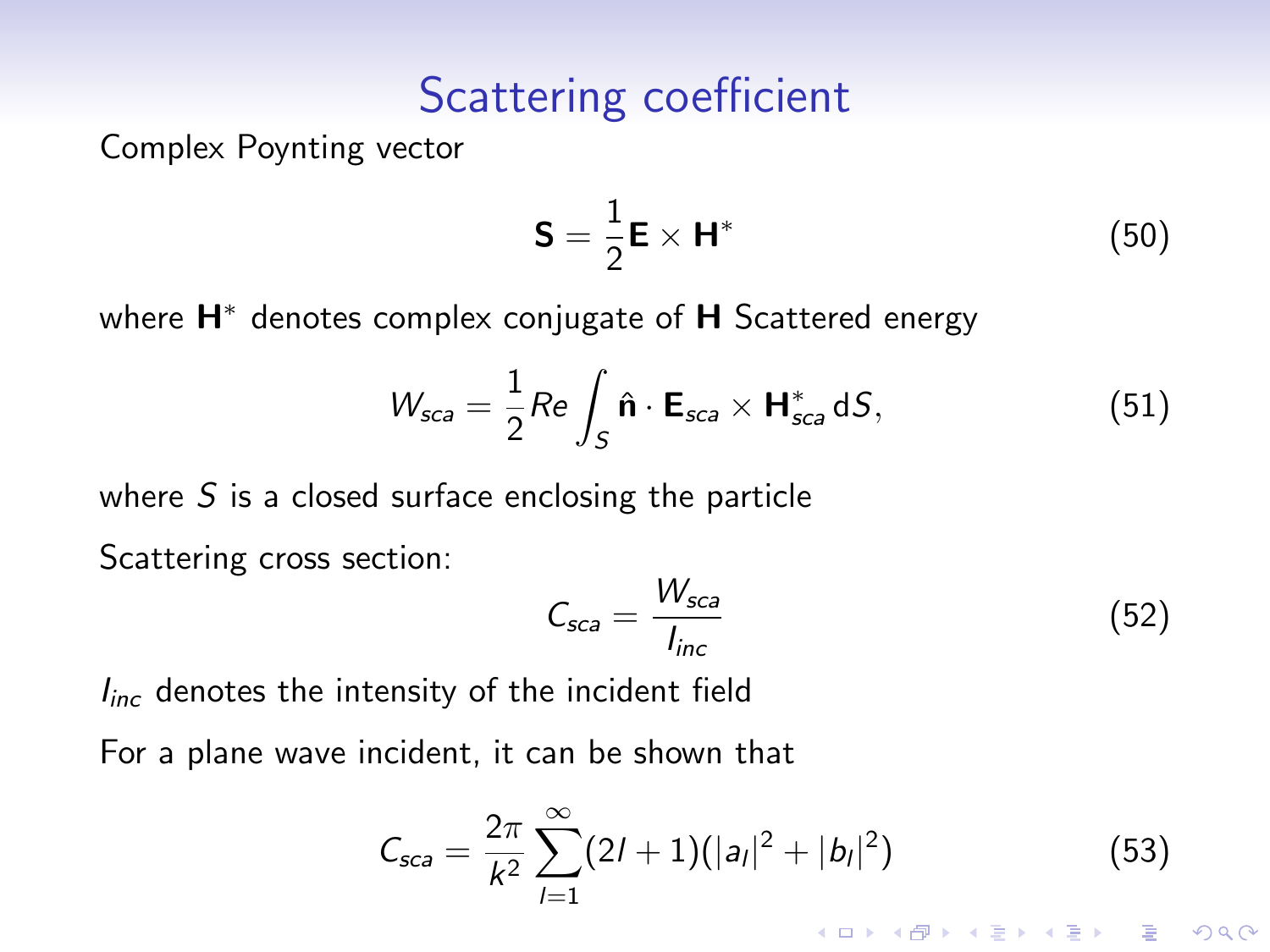### Extinction coefficient

Extincted energy

$$
W_{\text{ext}} = \frac{1}{2} Re \int_{S} \hat{\mathbf{n}} \cdot \mathbf{E}_{inc} \times \mathbf{H}_{sca}^{*} dS, \qquad (54)
$$

where  $S$  is a closed surface enclosing the particle

Scattering cross section:

$$
C_{ext} = \frac{W_{ext}}{I_{inc}} \tag{55}
$$

 $I_{inc}$  denotes the intensity of the incident field

For a plane wave incident, it can be shown that

$$
C_{ext} = Re \frac{2\pi}{k^2} \sum_{l=1}^{\infty} (2l+1)(a_l+b_l)
$$
 (56)

Absorption coefficient

$$
C_{\text{abs}} = C_{\text{ext}} - C_{\text{sca}} \tag{57}
$$

**KORK ERKER ADE YOUR**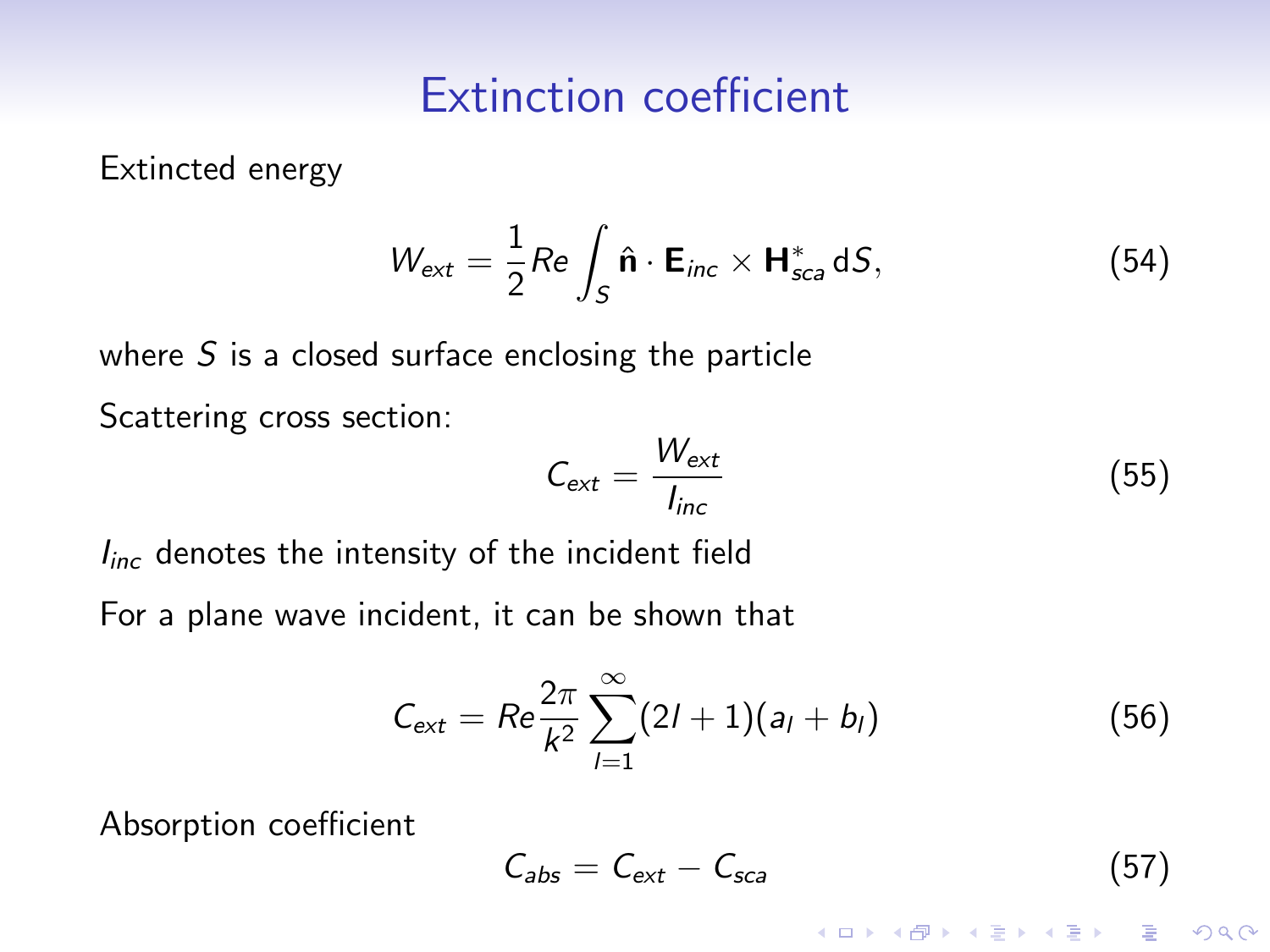## Scattering amplitudes

$$
S_1(\theta) = \sum_{l=1}^{\infty} \frac{2l+1}{l(l+1)} (a_l \pi_l(\cos \theta) + b_n \pi_l(\cos \theta))
$$
 (58)

$$
S_2(\theta) = \sum_{l=1}^{\infty} \frac{2l+1}{l(l+1)} (b_l \pi_l(\cos \theta) + a_n \pi_l(\cos \theta))
$$
 (59)

where angular function are defined as

$$
\pi_I(\cos\theta) = \frac{1}{\sin\theta} P_I^1(\cos\theta)
$$
 (60)

$$
\tau_l(\cos\theta) = \frac{d}{d\theta} P_l^1(\cos\theta) \tag{61}
$$

K ロ ▶ K @ ▶ K 할 ▶ K 할 ▶ | 할 | © 9 Q @

 $S_3$  and  $S_4$  are zeros for spheres